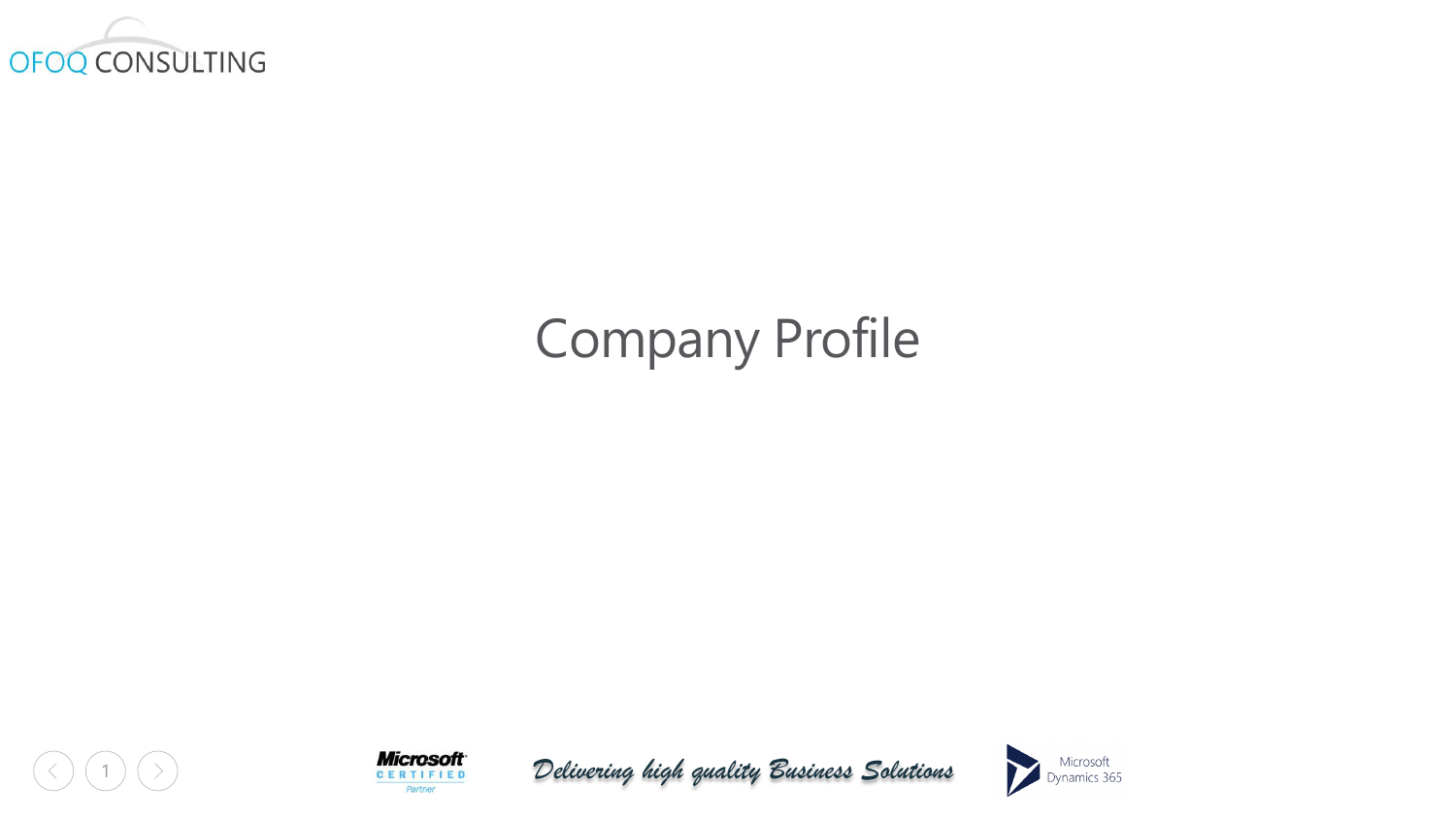# Table of Content

- Executive Summary
- Mission, Vision & Core values
- Our services
- Our Verticals & Industry specific Solutions
- Competitive advantages
- Implementation Methodology
- Our Customers

2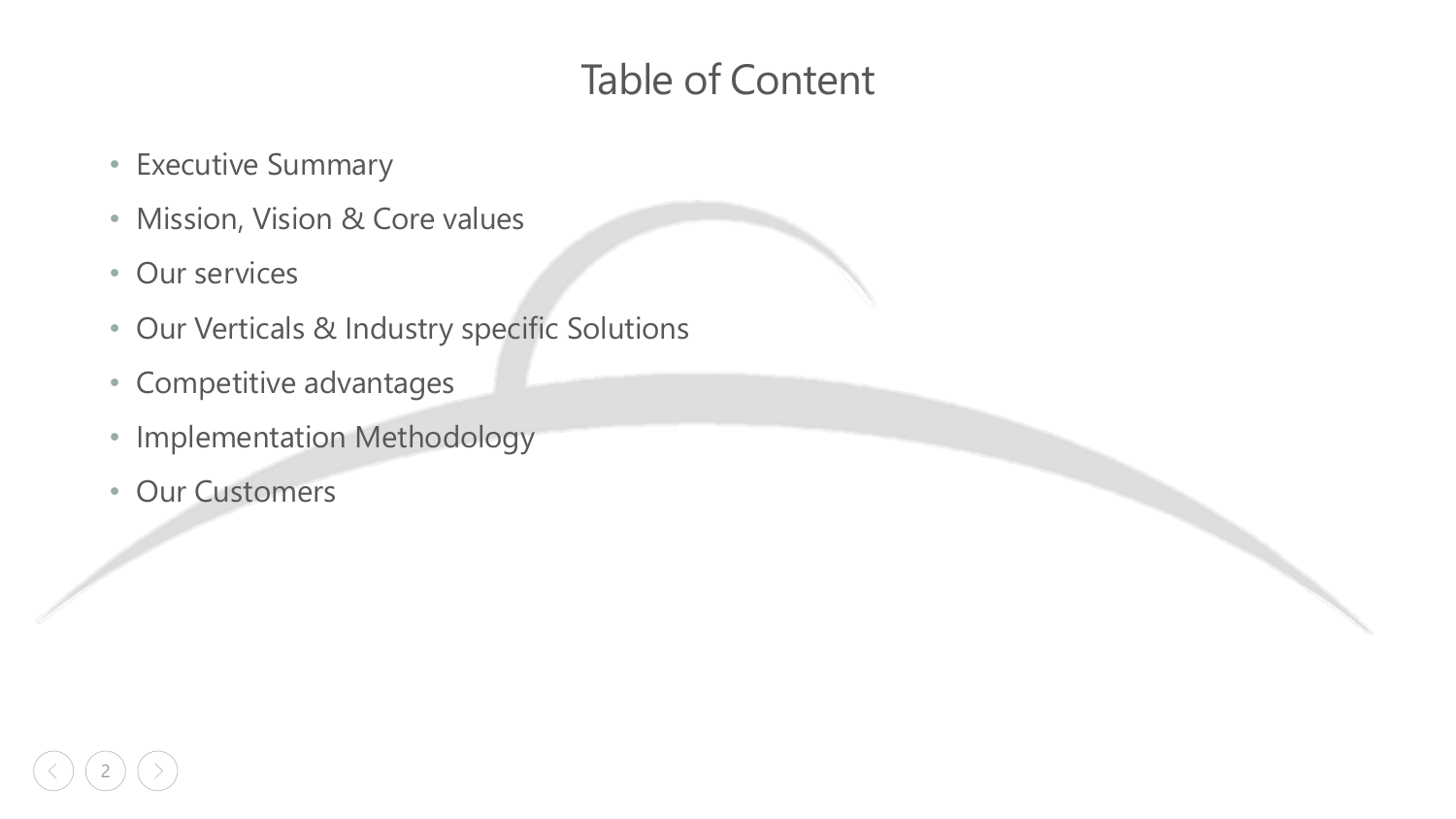## Executive Summary



Focusing on competing with our rivals by concentrating on delivering projects within a strictly governed time span while promising to deliver higher quality of service.

3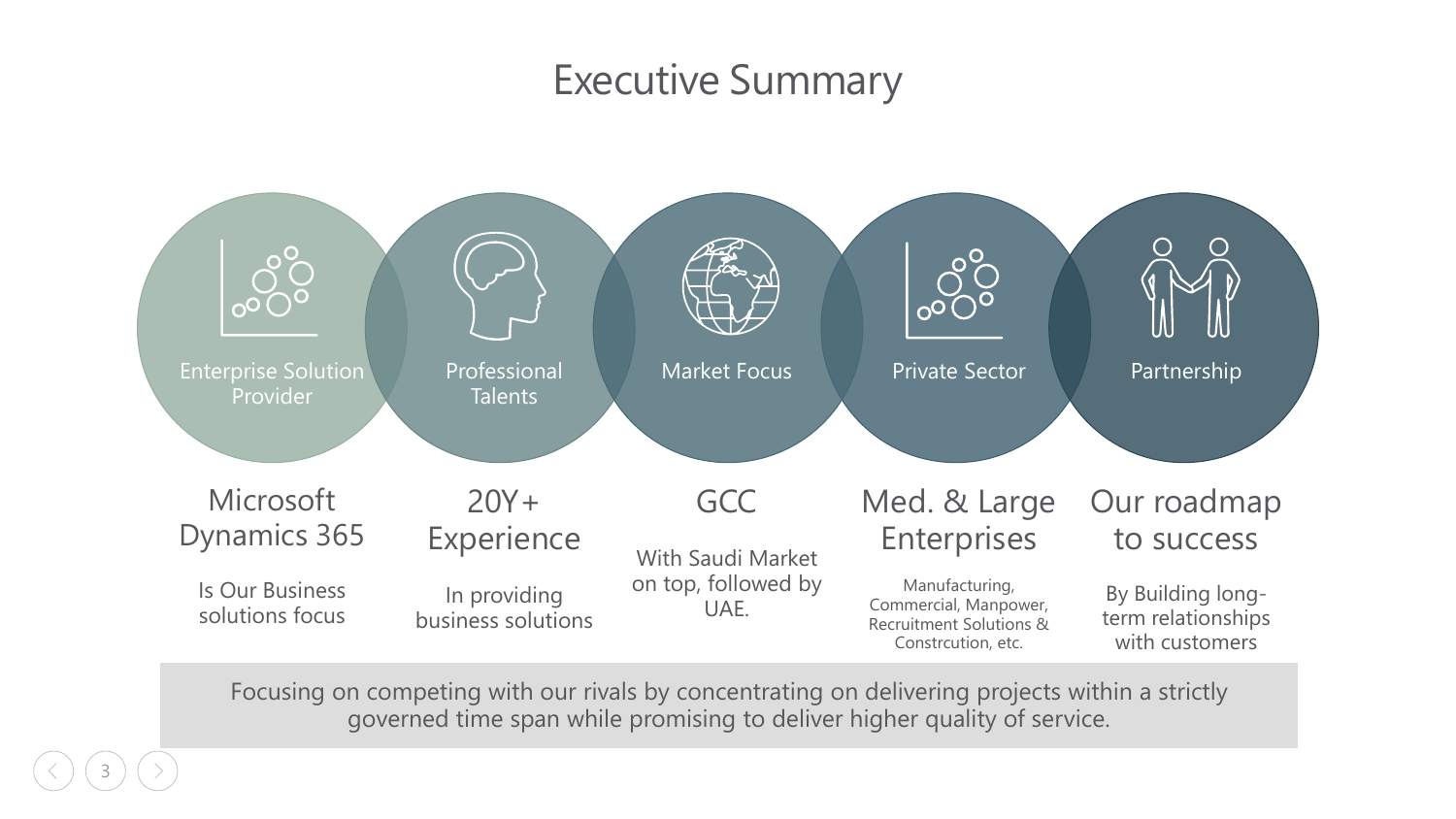#### Vision

To become a leading enterprise solution provider in the region adding strategic business value for our customers, an attractive yet disciplined environment for our people and a profitable business for our stakeholders.



### Mission

Delivering high quality enterprise solutions & services.



5

#### Promptness

Adhering to deadlines and delivering our services promptly reflects our respect to our customers.

### **Quality**

Focusing on delivering the highest quality of service to our customers.

### Business Value

Our ultimate target is to provide our customers with the highest enterprise solution value that leverages their business value chain.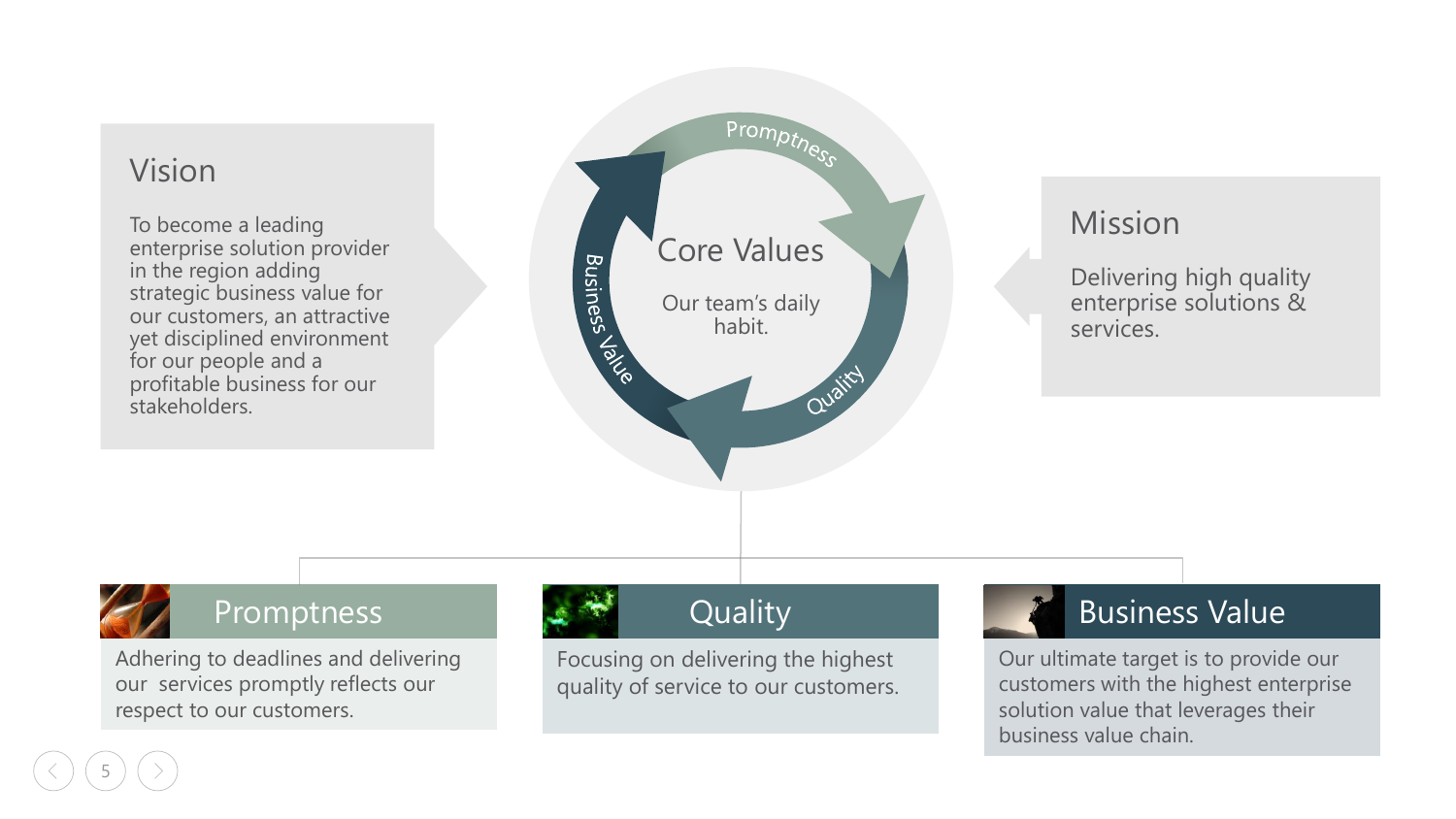# Our Services

With Microsoft Dynamics 365 representing our core enterprise solutions offerings we provide the following services



6

### User Training

Tailored training sessions covering business aspects that leverages employee's capabilities in doing their jobs.

Service Level Agreements Prompt response, automated ticketing system.

### Assessment, Health check & Project Management

Assessing existing Microsoft Dynamics Solutions & managing implementation projects.

#### Recovery of failure Implementations

A proven track record of recovering our customers from previously failure implementations they have suffered.

#### Fresh Implementations Microsoft Dynamics Solutions pristine Implementations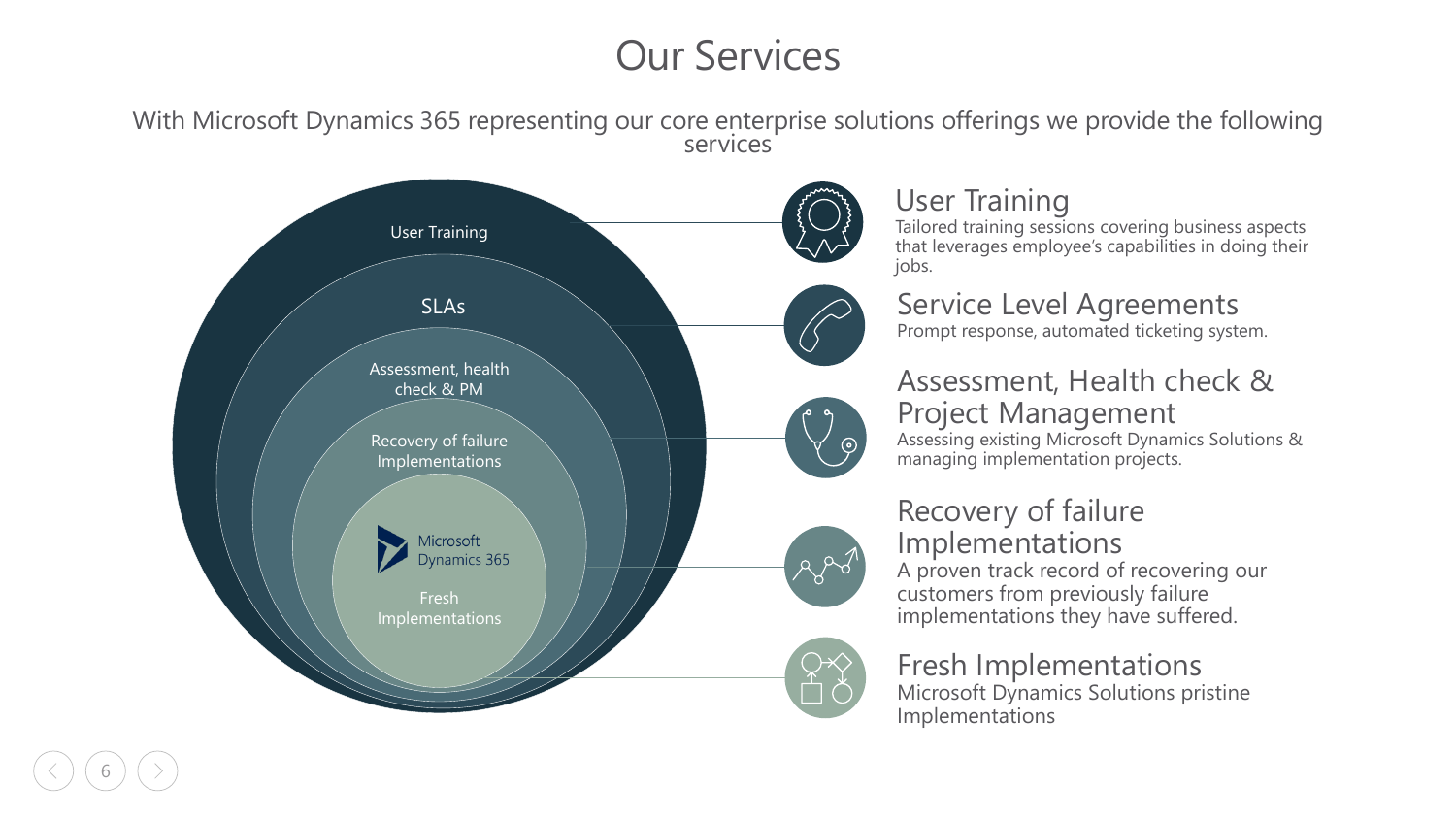# Our Verticals & Industry specific Solutions



7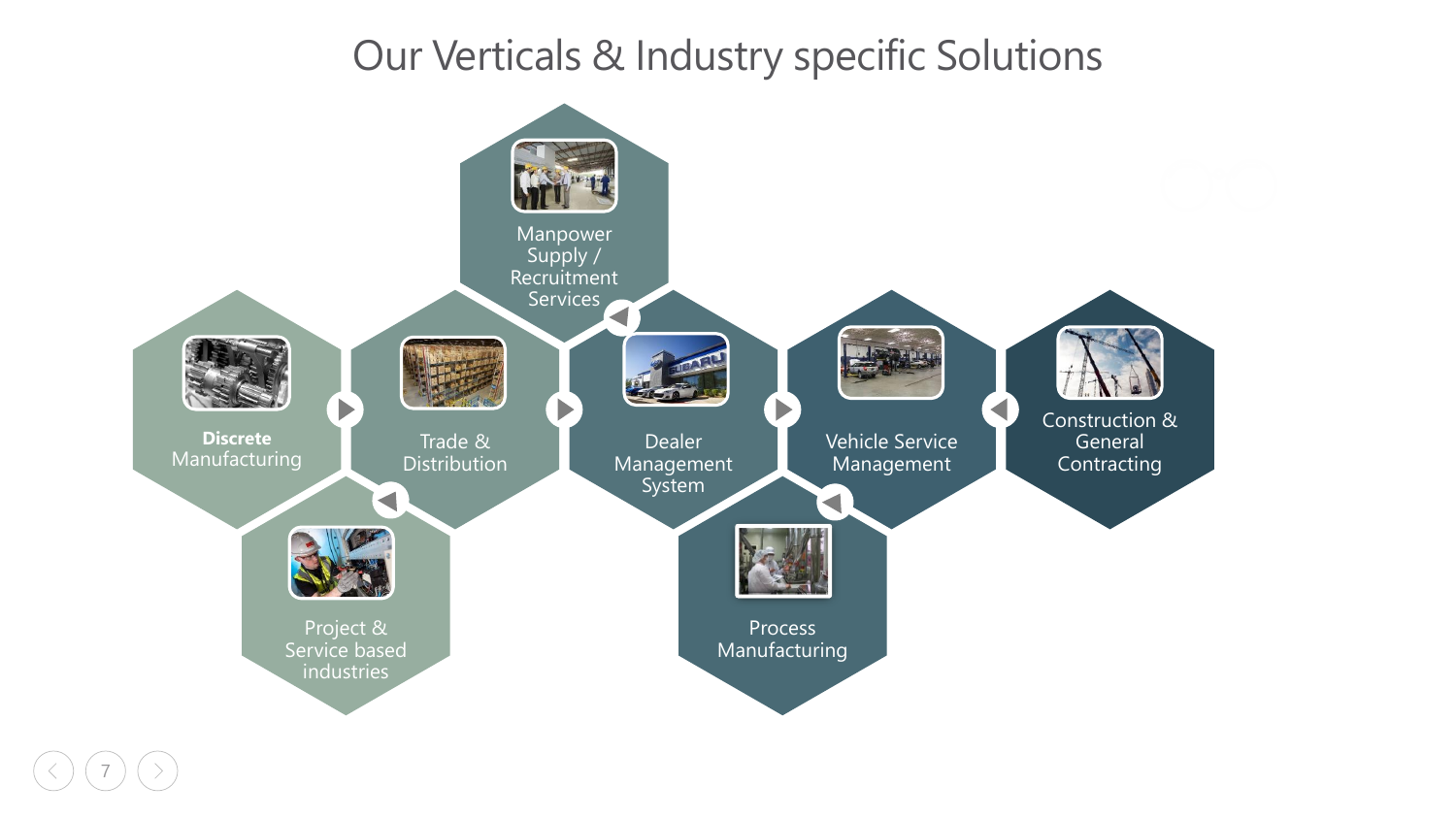## Competitive Advantages

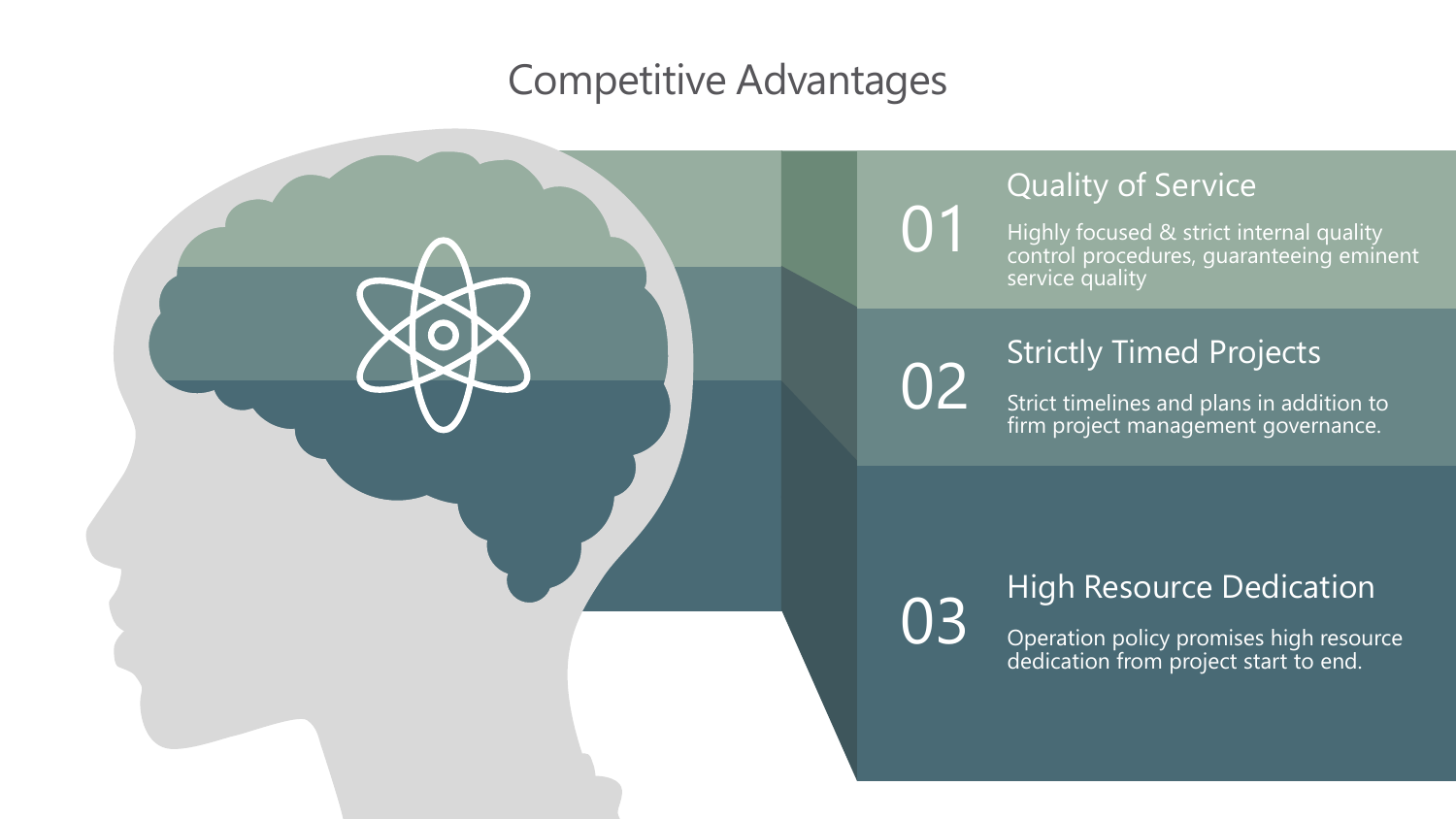## Implementation Methodologies



9

#### Business Essentials

01

Suitable for mid-sized & large organizations transforming from legacy systems and lack the existence of clear sets of industry benchmark business processes.

> Advanced Enterprise Suitable for large, complex environments with extended business processes.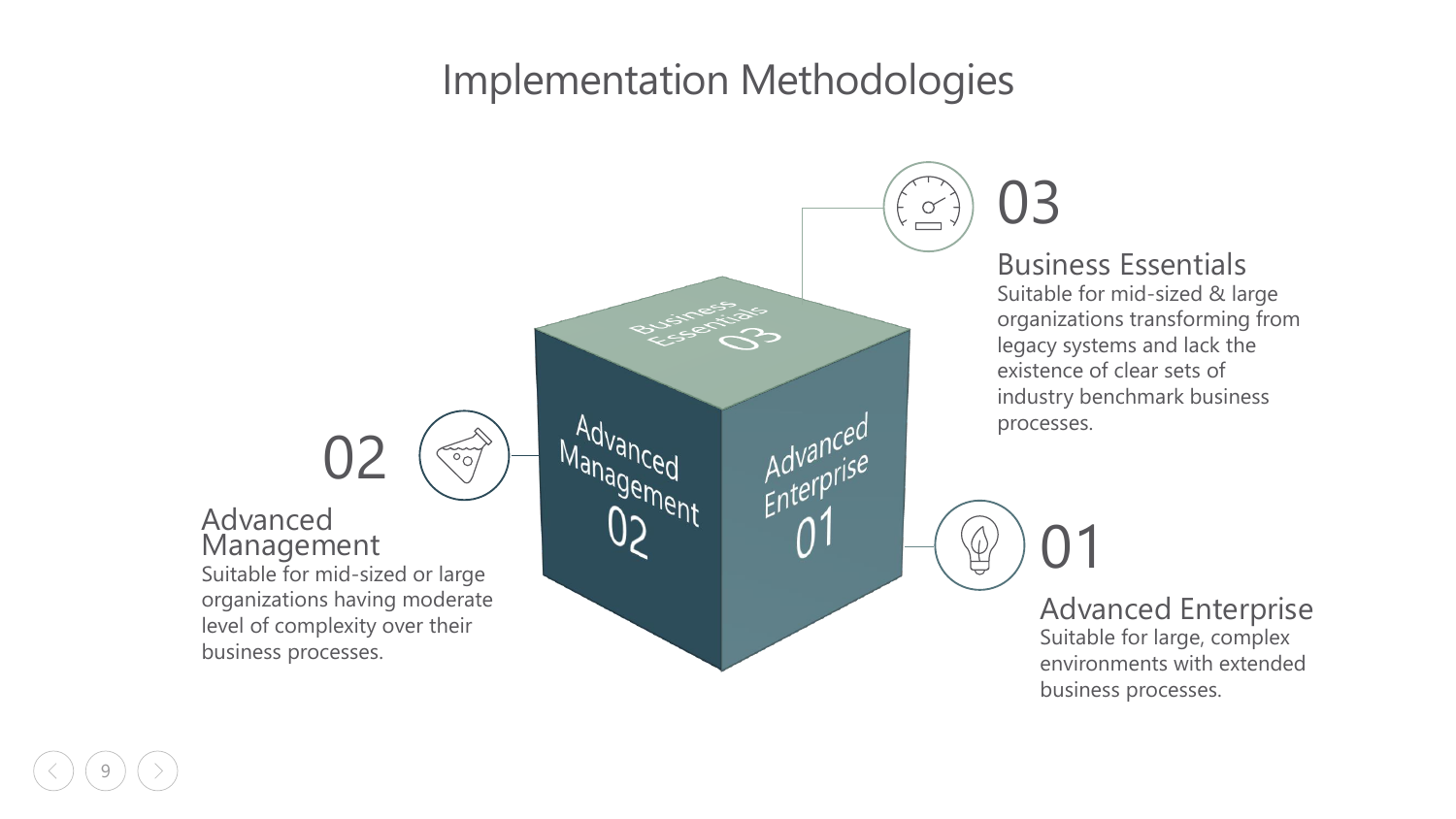